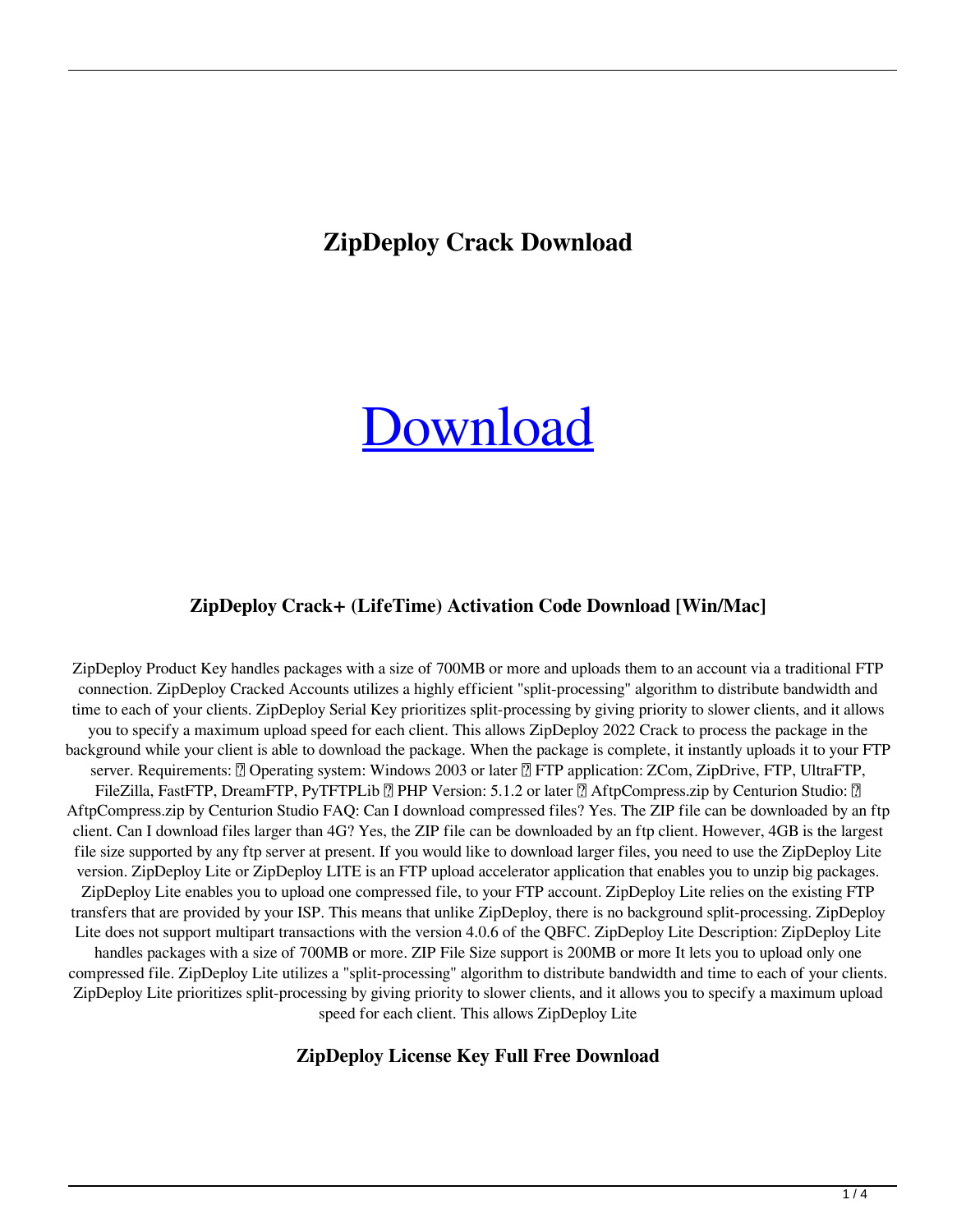ZipDeploy Crack Free Download is a simple, robust FTP upload accelerator. ZipDeploy increases performance of FTP transfers by allowing you to package files into a zip archive and then "zip" the entire package as a single upload. The result is that you transfer the files to your host much faster than with FTP. While FTP allows you to transfer small files in a single connection, ZipDeploy enables you to send large binary files in multiple connections, providing faster performance. ZipDeploy's cost is the time lost while creating the zip file. This is measured as the time lost between when the files are transferred and when the zip file is created. ZipDeploy's features include: **■** Customize permissions on the zipped files ■ Create a zip file to a remote directory  $\mathbb{Z}$  Zip entire directories  $\mathbb{Z}$  Send large binary files  $\mathbb{Z}$  Packages zip files to FTP server Package creation: ZipDeploy uses a standard zip function. This means that you zip up files into a single archive which can be uploaded to your host. Once the

ZipDeploy application is running, you can enter the zip destination on your FTP server and start the process. Customize permissions: You can customize the permissions set on the zipped files to your FTP server. This includes password-protecting the files or changing the owner to your FTP user. Create directory: You can also create a zip file in a remote directory on your FTP server. This allows you to create a single package for a directory containing many files. Zip entire directories: You can also zip up an entire directory on your FTP server. This allows you to send a directory as a single package. Large binary files: You can also zip large binary files up into a single ZipDeploy package. Each ZipDeploy package contains the zipped files. Once the package is created, you can upload it to your FTP server as a single package. All files are kept together and encrypted. Cost of package creation: ZipDeploy costs \$24.95 per year. This covers the hourly cost of generating the zipped files. You will need to purchase a license to use ZipDeploy after the trial period. Which software to use: ZipDeploy is a web based application. You use a standard web browser to access ZipDeploy's web page. While there are many other options for zip compression,

ZipDeploy has been carefully created a69d392a70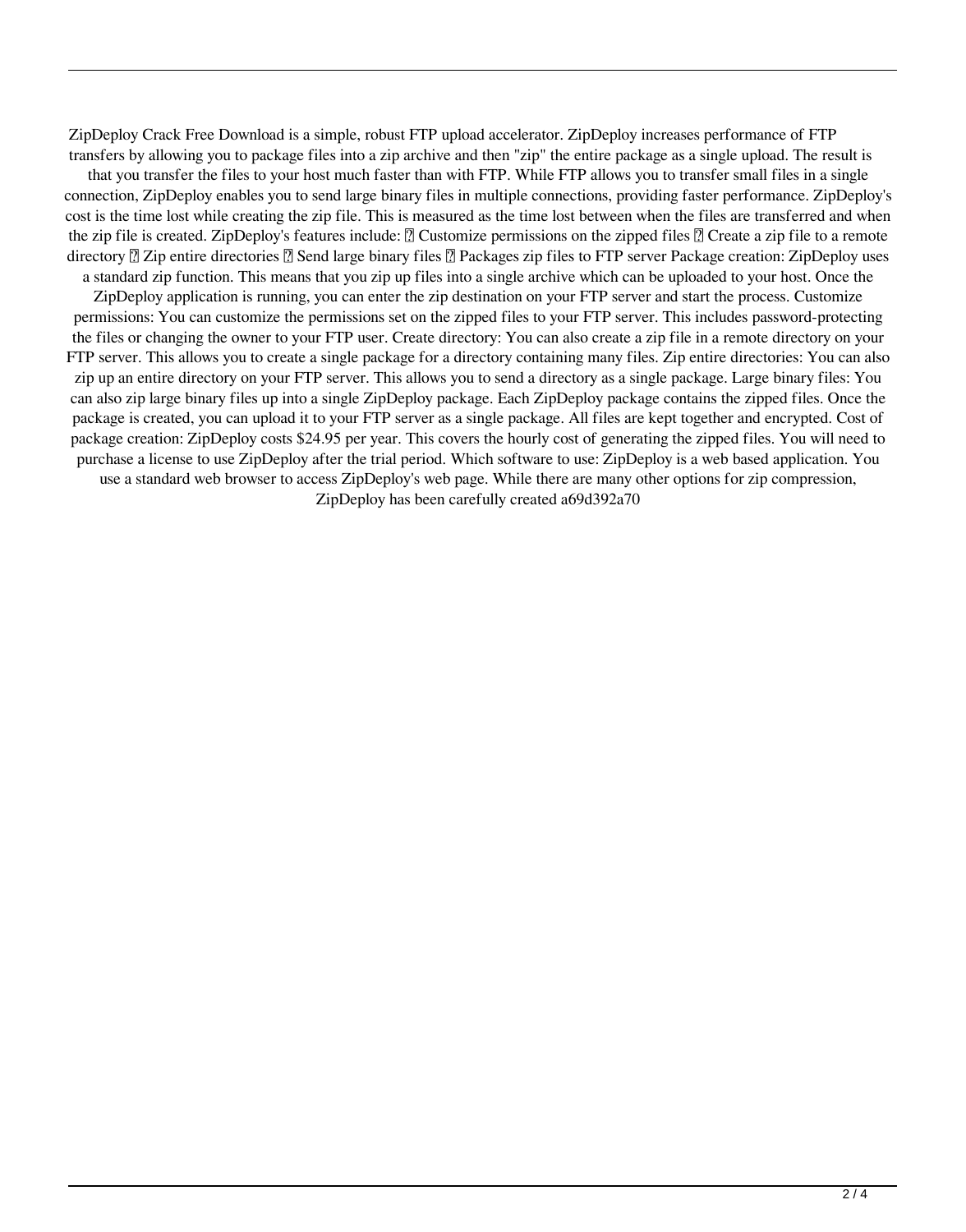#### **ZipDeploy**

■ Quickly compress your web files in a ZIP file (gzip compression). ■ Use it for all kind of files (text files, images, JavaScripts, CSSs, etc.)  $\mathbb{Z}$  The ZIP file can be easily deployed to any WWW server that supports FTP.  $\mathbb{Z}$  Installation instructions are included. ZipDeploy is an FTP upload accelerator application. ZipDeploy enables you to unzip big packages on your remote host. Depending on package size, 2 to 10 times faster deploy times than regular FTP transfers can be achieved. Limitations:  $\sqrt{2}$  3 hours trial  $\mathbb{Z}$  ~30% text barred ZipDeploy Description:  $\mathbb{Z}$  Quickly compress your web files in a ZIP file (gzip compression).  $\mathbb{Z}$ Use it for all kind of files (text files, images, JavaScripts, CSSs, etc.) **A** The ZIP file can be easily deployed to any WWW server that supports FTP. *a* Installation instructions are included. ZipDeploy is an FTP upload accelerator application. ZipDeploy enables you to unzip big packages on your remote host. Depending on package size, 2 to 10 times faster deploy times than regular FTP transfers can be achieved. Limitations:  $\sqrt{2}$  3 hours trial  $\sqrt{2}$  ~30% text barred One of the most used things to do on any web site is to transfer data from a server to visitor's computer. Whether it is a static image or dynamic content, it requires a transfer over the network, which can be very slow or even impossible for the vast majority of users. ZipDeploy is an FTP upload accelerator application. ZipDeploy enables you to unzip big packages on your remote host. Depending on package size, 2 to 10 times faster deploy times than regular FTP transfers can be achieved. Limitations:  $\mathbb{Z}$  3 hours trial  $\mathbb{Z}$  ~30% text barred ZipDeploy Description:  $\mathbb{Z}$  Quickly compress your web files in a ZIP file (gzip compression).  $\mathbb{Z}$  Use it for all kind of files (text files, images, JavaScripts, CSSs, etc.)  $[$  The ZIP file can be easily deployed to any WWW server that supports FTP.  $[$ Installation instructions are included. ZipDeploy is an FTP upload accelerator application. ZipDeploy enables you to unzip big packages on your remote host.

#### **What's New in the ZipDeploy?**

■ Unzip & FTP Accelerator ■ Speedup FTP transfers with unlimited capacity ■ Supports batch files & directories ■ Supports remote FTP accounts  $\mathbb{Z}$  Supports custom filters  $\mathbb{Z}$  Support customizable UI  $\mathbb{Z}$  Support multilingual UI How to: Installation: Please upload zip package (zip package must be unzipped) in zipdeploy folder, and run ZipDeploy.exe from zipdeploy folder. Please specify a file path in "File Path" window. Files will be uploaded from this path. Setting parameters: The following parameters are available.  $\mathbb{Z}$  "File Path" : The path of the file you upload.  $\mathbb{Z}$  "Remote Server" : The path on your local FTP server. [7] "Username" : User name on your local FTP server. [7] "Password" : Password on your local FTP server. [7] "Save Path" : The path to save the packages.  $[$ <sup>n</sup> "FTP Host" : Optional. The ip address of your FTP server. If you don't specify FTP Host, 0.0.0.0 will be used.  $[$  "List Index" : Specify this parameter to use another index for listing packages. 0, 1, 2, 3, 4, 5...  $[$  "Name" : Optional. The name of the package you upload.  $[$  "Case" : Optional. Upper & lower case of 'File Path'  $[$  "Port" : Optional. Specify the port. Defaults to 21.  $[$ <sup>n</sup> "Directory" : Optional. The directory where the files should be uploaded. Defaults to '.'.  $[$ "Remote Folder" : Optional. Specify the parent path of the uploaded directory.  $[2]$  "Max Package Size" : Optional. Specify the maximum size of each package. <sup>[7]</sup> "Password Vulnerability" : Optional. Set this to '0' to disable the prompt for any password vulnerabilities in your FTP server. [2] "Log File" : Optional. Specify the file path where the errors should be logged. [2] "Log Level" : Optional. Set this to 0 to disable error logging.  $[$  "Log BackColor" : Optional.